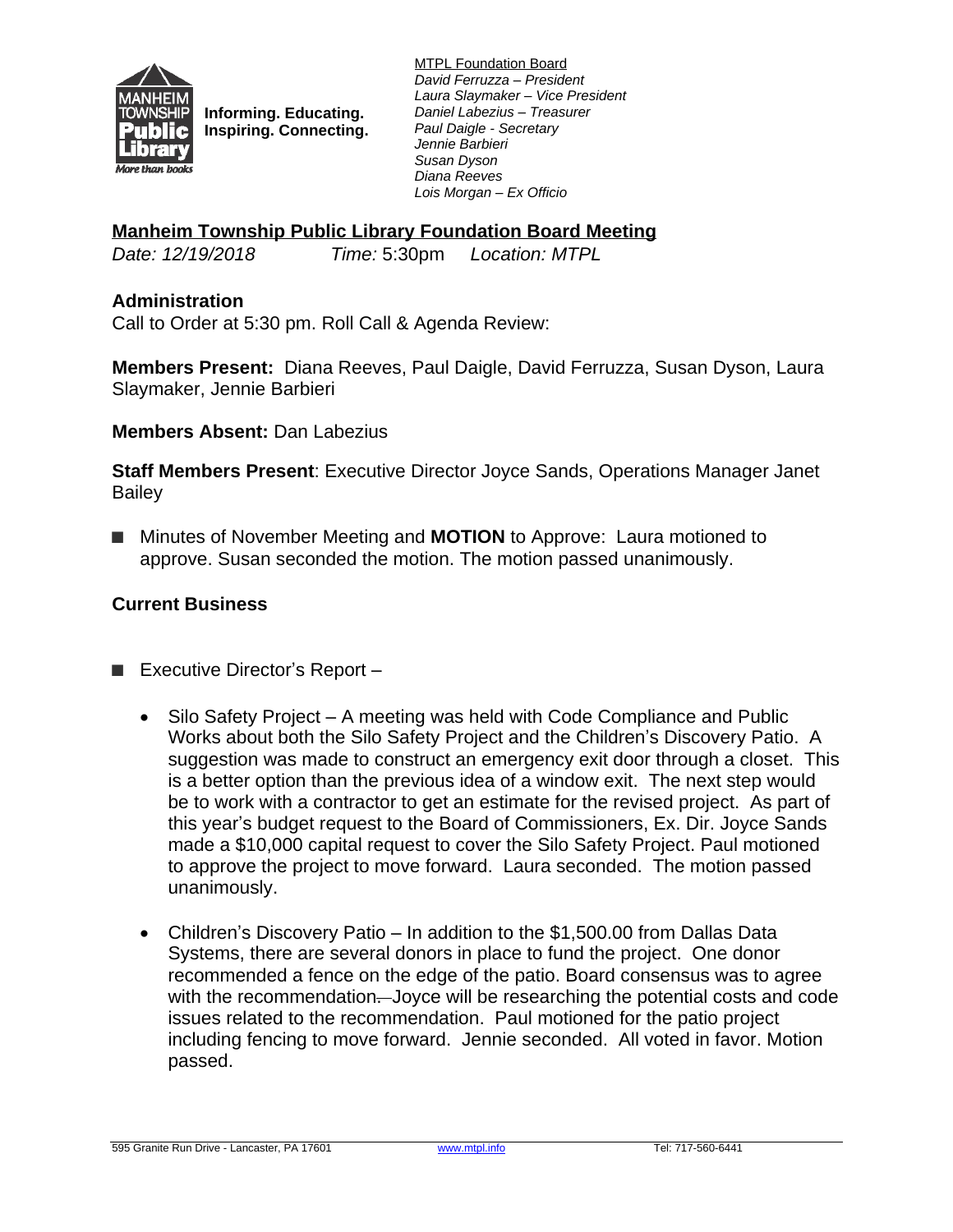

**Informing. Educating. Inspiring. Connecting.**

- Another safety issue: While MT Public Works was assessing safety issues, a recommendation was made to put up a gate at the top of the stairs inside the library. A gate would make it almost impossible for a child to fall down those stairs.
- The board of commissioners is scheduling a public meeting on January 14<sup>th</sup>. The board discussed whether the library's parking lot would be adequate for a wellattended meeting and where overflow parking might be directed.
- In 2017, the Annual Appeal campaign had 158 donors and a total of \$24,240 raised. So far this year, the 2018 campaign has raised \$18,950.02 from 103 donors.
- Diana Reeves met with Joyce Sands to discuss signage on the public computers. Diana had concerns that the information at the machines may not be clear enough for a patron to know how to save their documents.
- Committee Reports:
	- Friends The Friends will be receiving repurposed laptops from the Library to update the laptops they currently use for Amazon sales. David Ferruzza asked if there had been any movement in terms of the F&M Work Study internship application since that position could possibly help the Friends book sorting. Joyce said that the application will be considered for assistance with the Library's Summer Reading Program.
	- Finance For the 2018 Extra Give, \$13,057 was raised with 161 donations (some donors donated more than once). In 2017, \$13,450 was raised with 161 donations (yes, the same number of donations as in 2018).
	- Facilities Major issues were previously discussed.
	- Personnel/Nominating In January, officer nominations will take place.

# **Old Business**

 Rating systems and labeling of library materials – Further discussion occurred regarding children's access and ability to check out DVDs – including those that may be considered to have adult content. There is information on all DVDs at the library about the age at which patrons can check out DVDs. Additionally, the library has put signs on